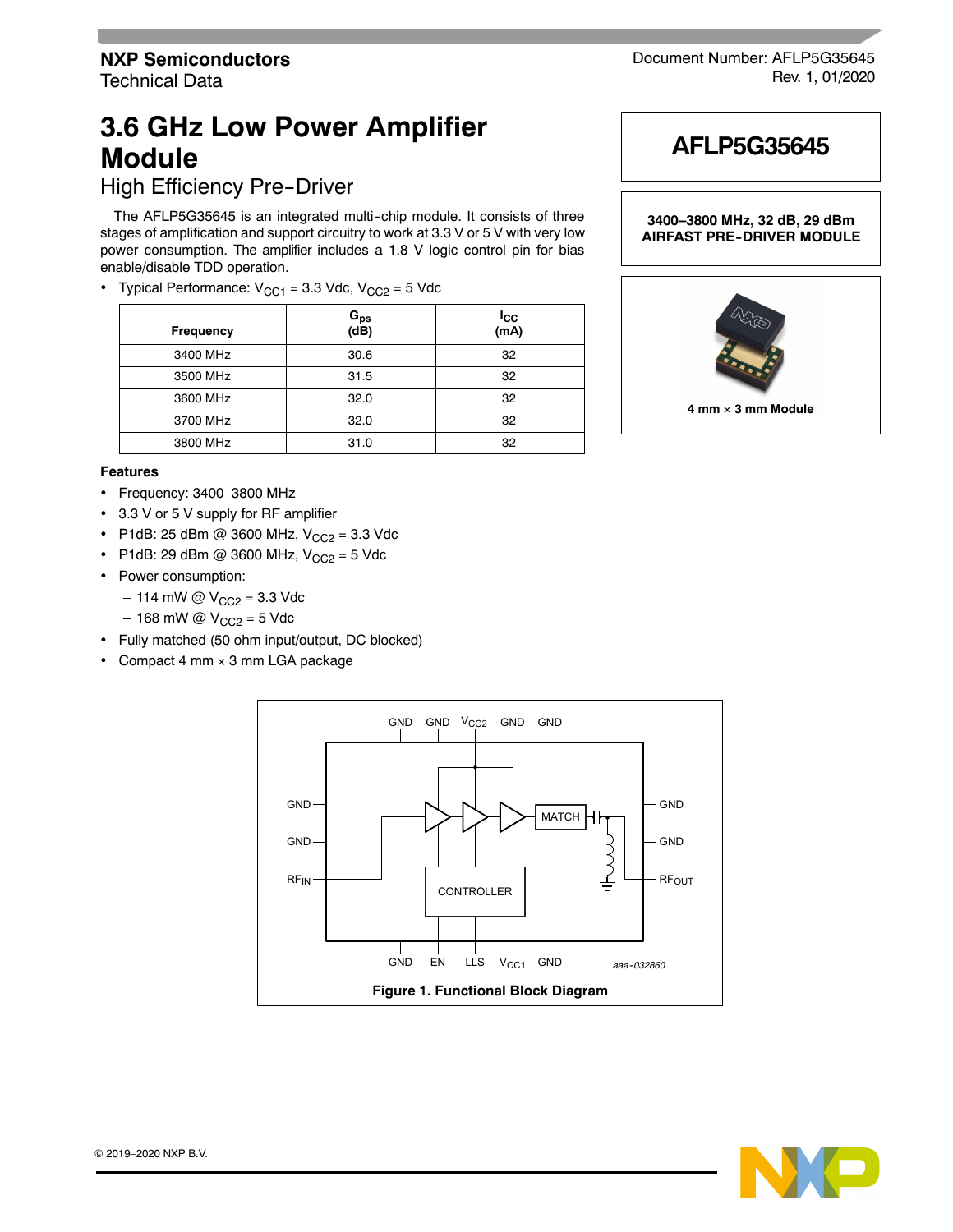#### **Table 1. Maximum Ratings**

| Rating                     | Symbol                    | Value           | Unit   |
|----------------------------|---------------------------|-----------------|--------|
| <b>Supply Voltage</b>      | $\rm V_{CG1}$             | 3.6             |        |
| <b>Supply Voltage</b>      | V <sub>CC2</sub>          | 5.25            |        |
| <b>Supply Current</b>      | <b>ICC</b>                | 330             | mA     |
| <b>RF Input Power</b>      | $P_{in}$                  | 25              | dBm    |
| Storage Temperature Range  | $\mathsf{T_{\text{stg}}}$ | $-65$ to $+150$ | °C     |
| Case Operating Temperature | $T_{\rm C}$               | 125             | $\sim$ |

#### **Table 2. ESD Protection Characteristics**

| <b>Test Methodology</b>               | Class |
|---------------------------------------|-------|
| Human Body Model (per JS-001-2017)    |       |
| Charge Device Model (per JS-002-2014) | C2b   |

# **Table 3. Moisture Sensitivity Level**

| <b>Test Methodology</b>              | Rating | <b>Package Peak Temperature</b> | Unit |
|--------------------------------------|--------|---------------------------------|------|
| Per JESD22-A113, IPC/JEDEC J-STD-020 |        | 260                             |      |

Table 4. Electrical Characteristics (V<sub>CC1</sub> = 3.3 Vdc, V<sub>CC2</sub> = 5 Vdc, 3500 MHz, T<sub>A</sub> = 25°C, 50 ohm system, in NXP Application Circuit)

| <b>Characteristic</b>                               | Symbol            | Min  | Тур  | Max | Unit |
|-----------------------------------------------------|-------------------|------|------|-----|------|
| Small-Signal Gain (S21)                             | $G_n$             | 28.7 | 31.5 |     | dB   |
| Input Return Loss (S11)                             | <b>IRL</b>        |      | 9    |     | dB   |
| Output Return Loss (S22)                            | ORL               |      | 9    |     | dB   |
| Power Output @ 1dB Compression ( $V_{CC2}$ = 5 Vdc) | P <sub>1d</sub> B |      | 29   |     | dBm  |
| Quiescent Supply Current (V <sub>CC2</sub> )        | ICQ2              |      | 32   |     | mA   |
| Supply Current $(V_{CC1})$                          | I <sub>CC1</sub>  |      | 2.2  |     | mA   |

#### **Table 5. Ordering Information**

| Device        | <b>Tape and Reel Information</b>                          | Package                   |
|---------------|-----------------------------------------------------------|---------------------------|
| AFLP5G35645T6 | T6 Suffix = $5,000$ Units, 12 mm Tape Width, 13-inch Reel | 4 mm $\times$ 3 mm Module |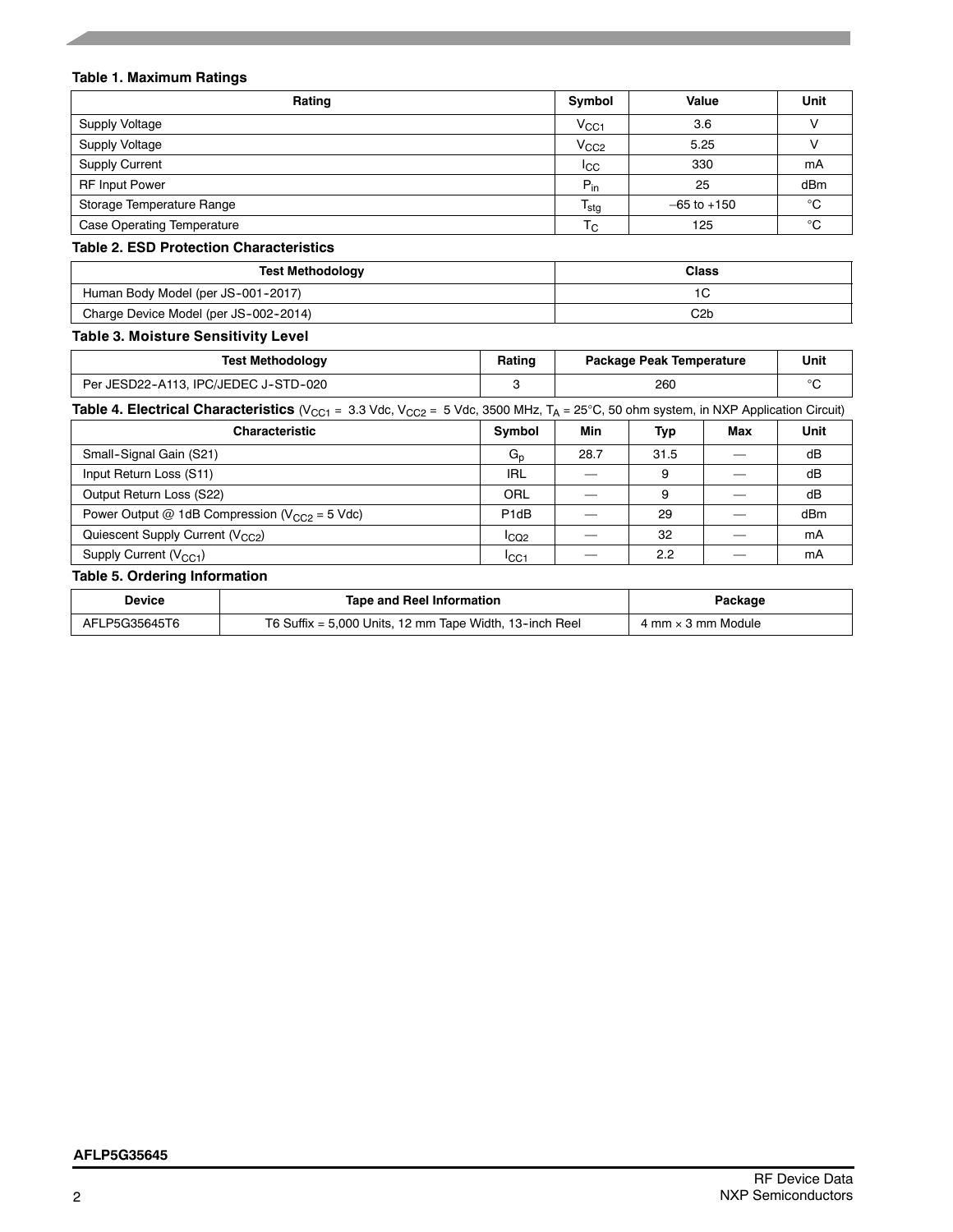



#### **Table 6. Functional Pin Description**

| <b>Pin Number</b>                      | <b>Pin Function</b> | <b>Pin Description</b>             |
|----------------------------------------|---------------------|------------------------------------|
| 1, 2, 4, 8, 10, 11, 12, 13, 15, 16, 17 | <b>GND</b>          | Ground                             |
| 3                                      | $RF_{in}$           | <b>RF</b> Input                    |
| 5                                      | EN                  | <b>Bias Enable/Disable</b>         |
| 6                                      | <b>LLS</b>          | Logic Level Select                 |
| 7                                      | $V_{CC1}$           | Power Supply for Controller        |
| 9                                      | $RF_{out}$          | <b>RF Output</b>                   |
| 14                                     | V <sub>CC2</sub>    | Power Supply for the RF Pre-driver |

Note: LLS = 0 V, EN logic: VIL = –0.3 V to +0.4 V, VIH = +1.3 V to +2.5 V.

LLS = 1.8 V, EN logic: VIL and VIH per JEDEC Standard No. 8-7A, Normal Range, EN Logic: VIL = -0.3 V to +0.683 V, VIH = +1.073 V to +2.25 V.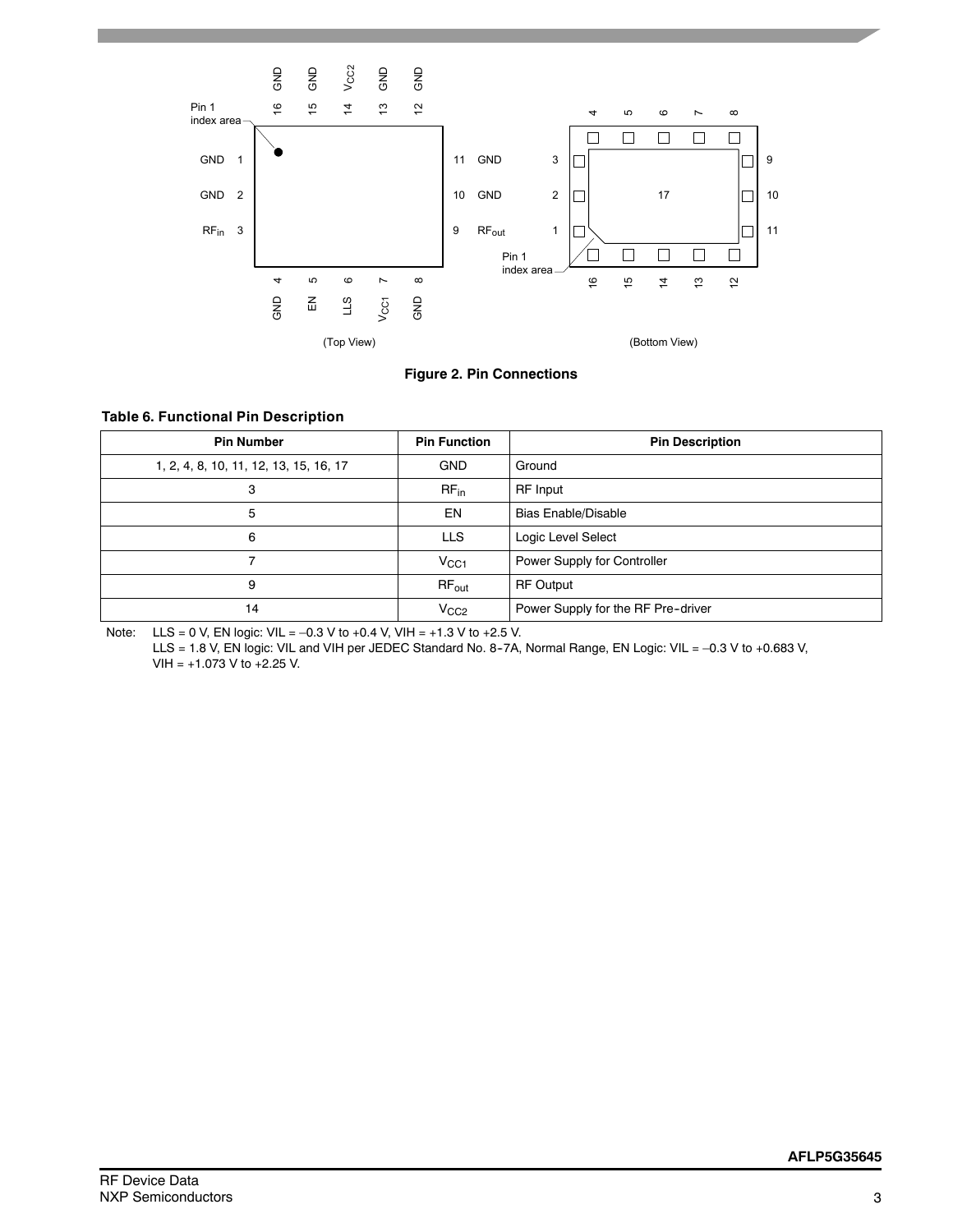

**Figure 3. AFLP5G35645 Application Circuit Component Layout**

| Part                            | <b>Description</b>                          | <b>Part Number</b> | <b>Manufacturer</b> |
|---------------------------------|---------------------------------------------|--------------------|---------------------|
| C <sub>1</sub> . C <sub>3</sub> | 1 µF Chip Capacitor                         | GRM188R61A105KE15  | Murata              |
| C <sub>2</sub>                  | $2.2 \mu$ F Chip Capacitor                  | GRM155R60J225KE95  | Murata              |
| C4                              | 2.2 µF Chip Capacitor                       | GRM188R61A225KE34  | Murata              |
| L۶                              | 16 nH Chip Inductor                         | 0402CS-16NXGLU     | Coilcraft           |
| Q1                              | Pre-driver Module                           | AFLP5G35645        | <b>NXP</b>          |
| <b>PCB</b>                      | Rogers RO4350B, 0.020", $\epsilon_r = 3.66$ | 203747             | MTL                 |

# **NOTE: Correct Biasing Sequence**

#### **Turning the device ON**

- 1. Set  $V_{CC1}$  to 3.3 V,  $V_{CC2}$  to 5 V
- 2. Turn on EN to 1.8 V
- 3. Apply RF input power to desired level

# **Turning the device OFF**

- 1. Turn RF power off
- 2. Turn off EN to 0 V
- 3. Turn off V<sub>CC1</sub> and V<sub>CC2</sub>

#### **AFLP5G35645**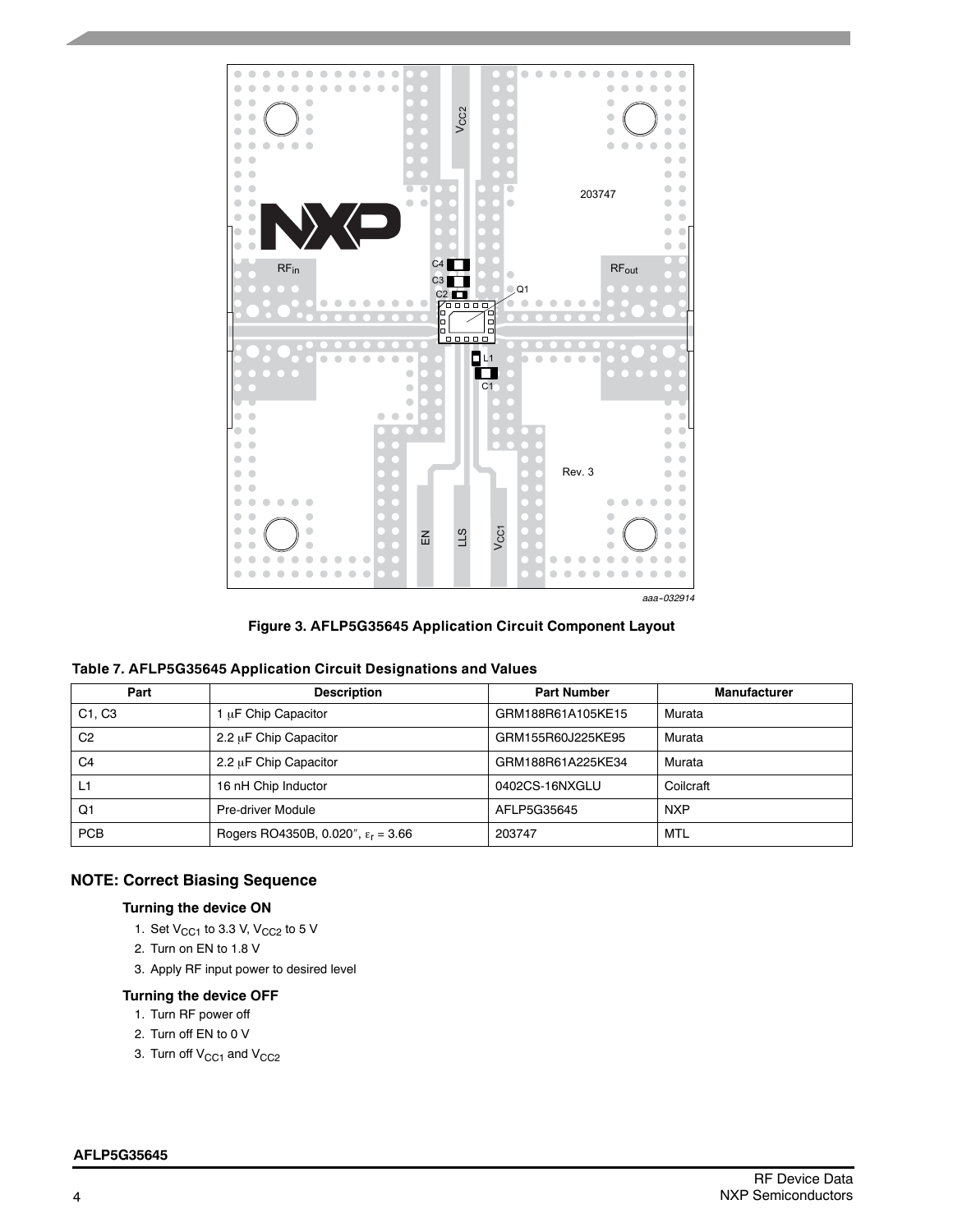H-PLGA-17 I/O<br>4 X 3 X 1.348 PKG, 0.65 PITCH

团  $\lceil A \rceil$ - PIN 1 INDEX AREA  $\sqrt{3}$  $\boxed{B}$ 卪  $E$ E  $\rightarrow$  0.1 TOP VIEW



RELEASED FOR EXTERNAL ASSEMBLY ONLY. THIS DESIGN ONLY MEETS EXTERNAL DESIGN AND ASSEMBLY RULES. MUST BE REVIEWED AND UPDATED BEFORE BEING ASSEMBLED INTERNALLY.

|                               | <b>O</b> NXP B.V. ALL RIGHTS RESERVED |                 | DATE:            | 18 FEB 2019 |
|-------------------------------|---------------------------------------|-----------------|------------------|-------------|
| MECHANICAL OUTLINE            | STANDARD:                             | DRAWING NUMBER: | <b>REVISION:</b> | PAGE:       |
| PRINT<br>VERSION NOT TO SCALE | NON-JEDEC                             | 98ASA01096D     |                  | OF          |

## **AFLP5G35645**

SOT1934-1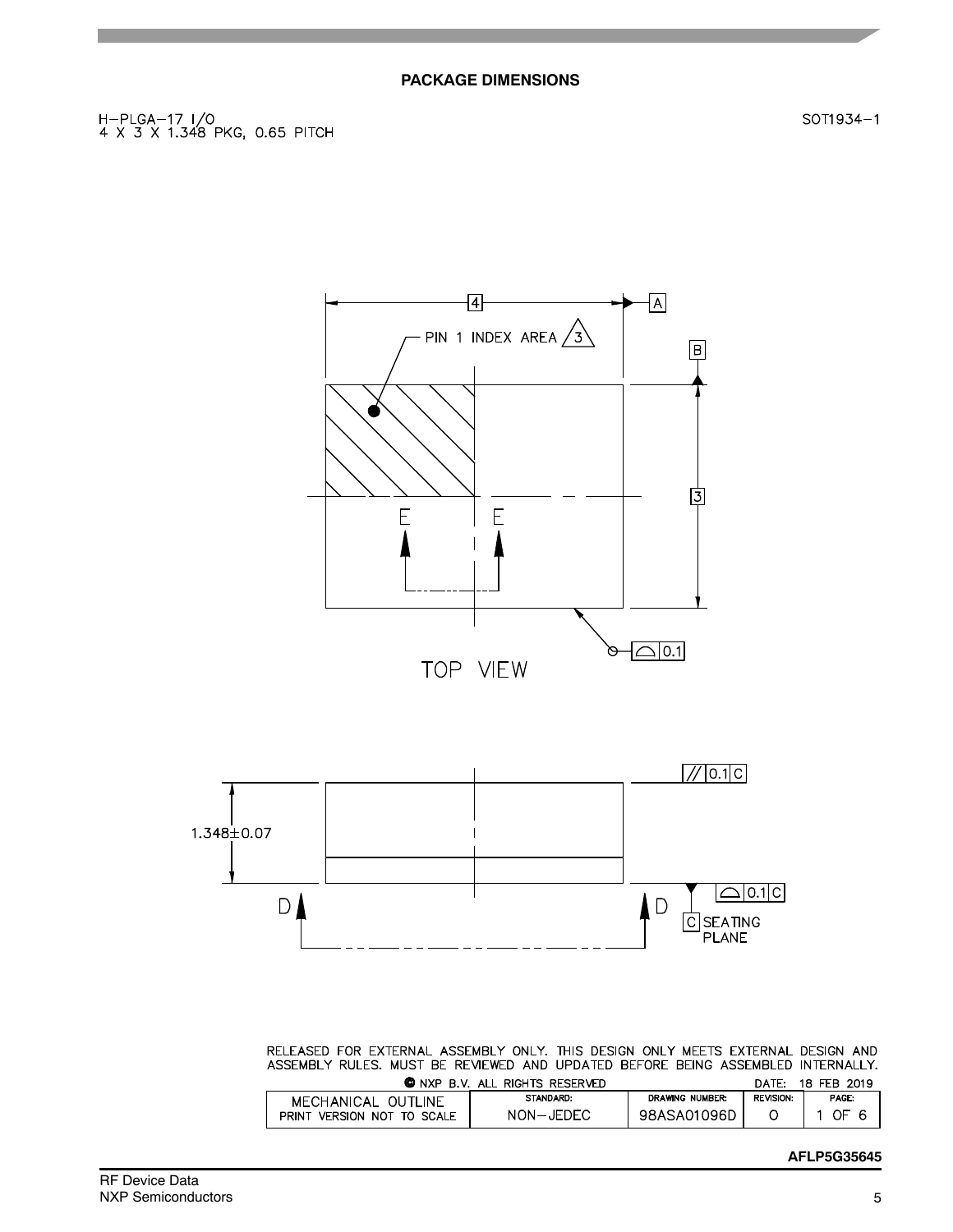

SECTION  $E-E$ 

RELEASED FOR EXTERNAL ASSEMBLY ONLY. THIS DESIGN ONLY MEETS EXTERNAL DESIGN AND ASSEMBLY RULES. MUST BE REVIEWED AND UPDATED BEFORE BEING ASSEMBLED INTERNALLY.

| CONXPRV                       | ALL<br>. RIGHTS RESERVED |                        | DATE:            | 18 FEB<br>2019 |
|-------------------------------|--------------------------|------------------------|------------------|----------------|
| MECHANICAL OUTLINE            | <b>STANDARD:</b>         | <b>DRAWING NUMBER:</b> | <b>REVISION:</b> | PAGE:          |
| VERSION NOT TO SCALE<br>PRINT | NON-JEDEC                | 98ASA01096D            |                  |                |
|                               |                          |                        |                  |                |

SOT1934-1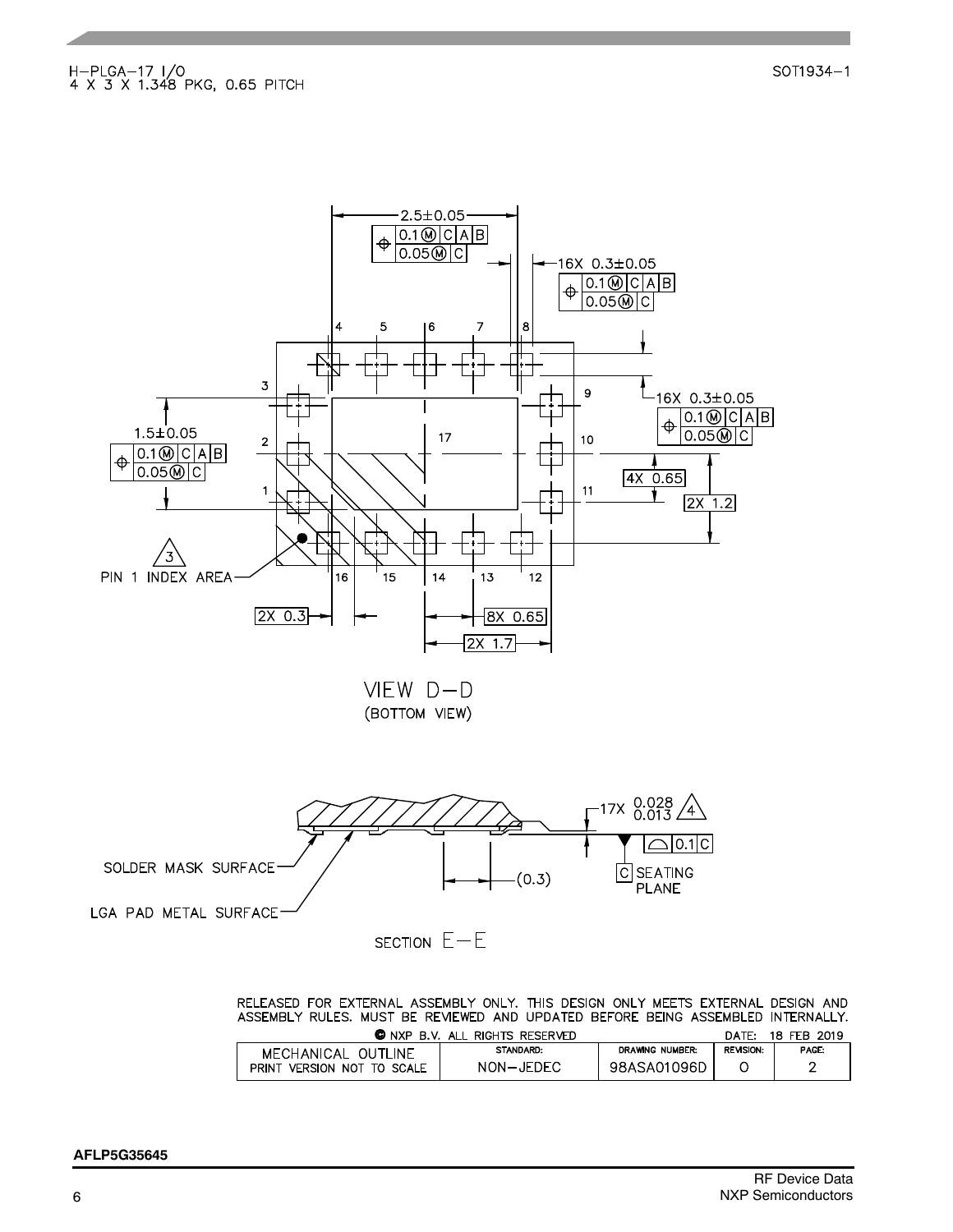SOT1934-1



# PCB DESIGN GUIDELINES - SOLDER MASK OPENING PATTERN

THIS SHEET SERVES ONLY AS A GUIDELINE TO HELP DEVELOP A USER SPECIFIC SOLUTION.<br>DEVELOPMENT EFFORT WILL STILL BE REQUIRED BY END USERS TO OPTIMIZE PCB MOUNTING PROCESSES AND BOARD DESIGN IN ORDER TO MEET INDIVIDUAL/SPECIFIC REQUIREMENTS.

|                               | <b>O</b> NXP B.V. ALL RIGHTS RESERVED |                 | DATF:            | 18 FEB 2019 |
|-------------------------------|---------------------------------------|-----------------|------------------|-------------|
| MECHANICAL OUTLINE            | <b>STANDARD:</b>                      | DRAWING NUMBER: | <b>REVISION:</b> | PAGE:       |
| PRINT<br>VERSION NOT TO SCALE | NON-JEDEC                             | 98ASA01096D     |                  |             |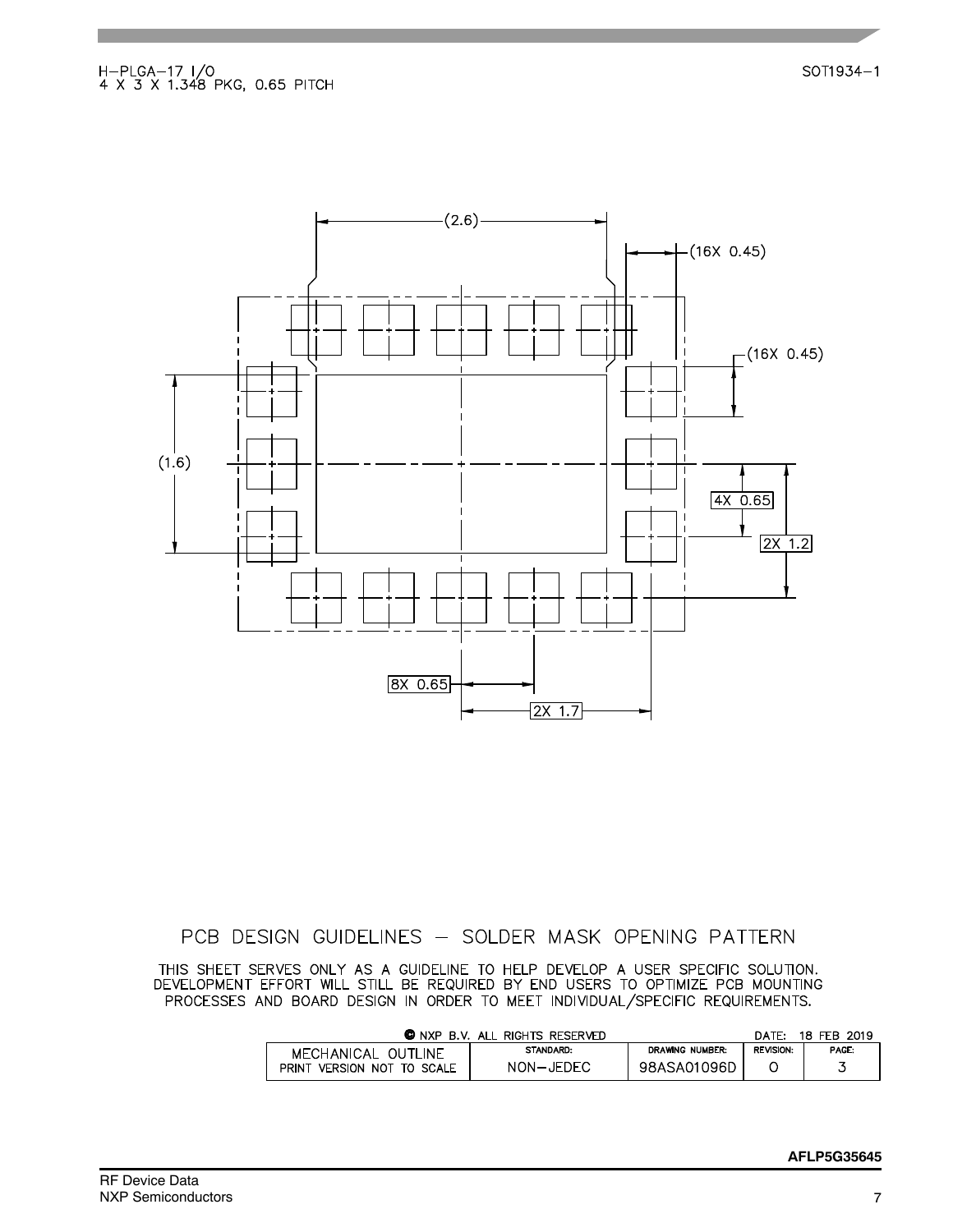

PCB DESIGN GUIDELINES - I/O PADS AND SOLDERABLE AREAS

THIS SHEET SERVES ONLY AS A GUIDELINE TO HELP DEVELOP A USER SPECIFIC SOLUTION.<br>DEVELOPMENT EFFORT WILL STILL BE REQUIRED BY END USERS TO OPTIMIZE PCB MOUNTING PROCESSES AND BOARD DESIGN IN ORDER TO MEET INDIVIDUAL/SPECIFIC REQUIREMENTS.

|                               | <b>C</b> NXP B.V. ALL RIGHTS RESERVED |                 | DATF:            | 18 FEB 2019 |
|-------------------------------|---------------------------------------|-----------------|------------------|-------------|
| MECHANICAL OUTLINE            | STANDARD:                             | DRAWING NUMBER: | <b>REVISION:</b> | PAGE:       |
| PRINT<br>VERSION NOT TO SCALE | NON-JEDEC                             | 98ASA01096D     |                  | 4           |

SOT1934-1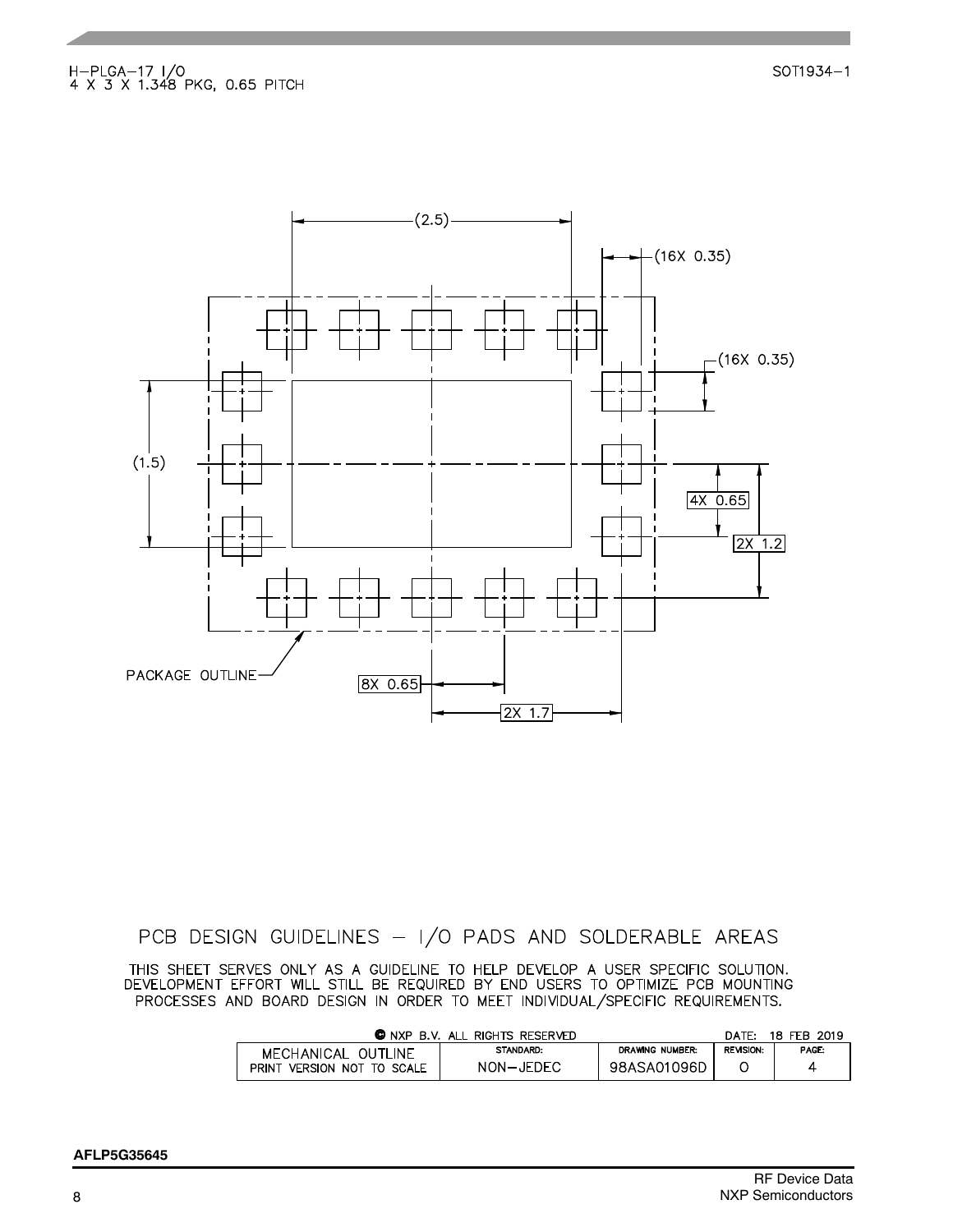

#### RECOMMENDED STENCIL THICKNESS 0.125

PCB DESIGN GUIDELINES - SOLDER PASTE STENCIL

THIS SHEET SERVES ONLY AS A GUIDELINE TO HELP DEVELOP A USER SPECIFIC SOLUTION.<br>DEVELOPMENT EFFORT WILL STILL BE REQUIRED BY END USERS TO OPTIMIZE PCB MOUNTING PROCESSES AND BOARD DESIGN IN ORDER TO MEET INDIVIDUAL/SPECIFIC REQUIREMENTS.

| <b>O</b> NXP B.V. ALL RIGHTS RESERVED |           |                 |                  | 18 FEB 2019 |
|---------------------------------------|-----------|-----------------|------------------|-------------|
| MECHANICAL OUTLINE                    | STANDARD: | DRAWING NUMBER: | <b>REVISION:</b> | PAGE:       |
| PRINT<br>VERSION NOT TO SCALE         | NON-JEDEC | 98ASA01096D     |                  | Б           |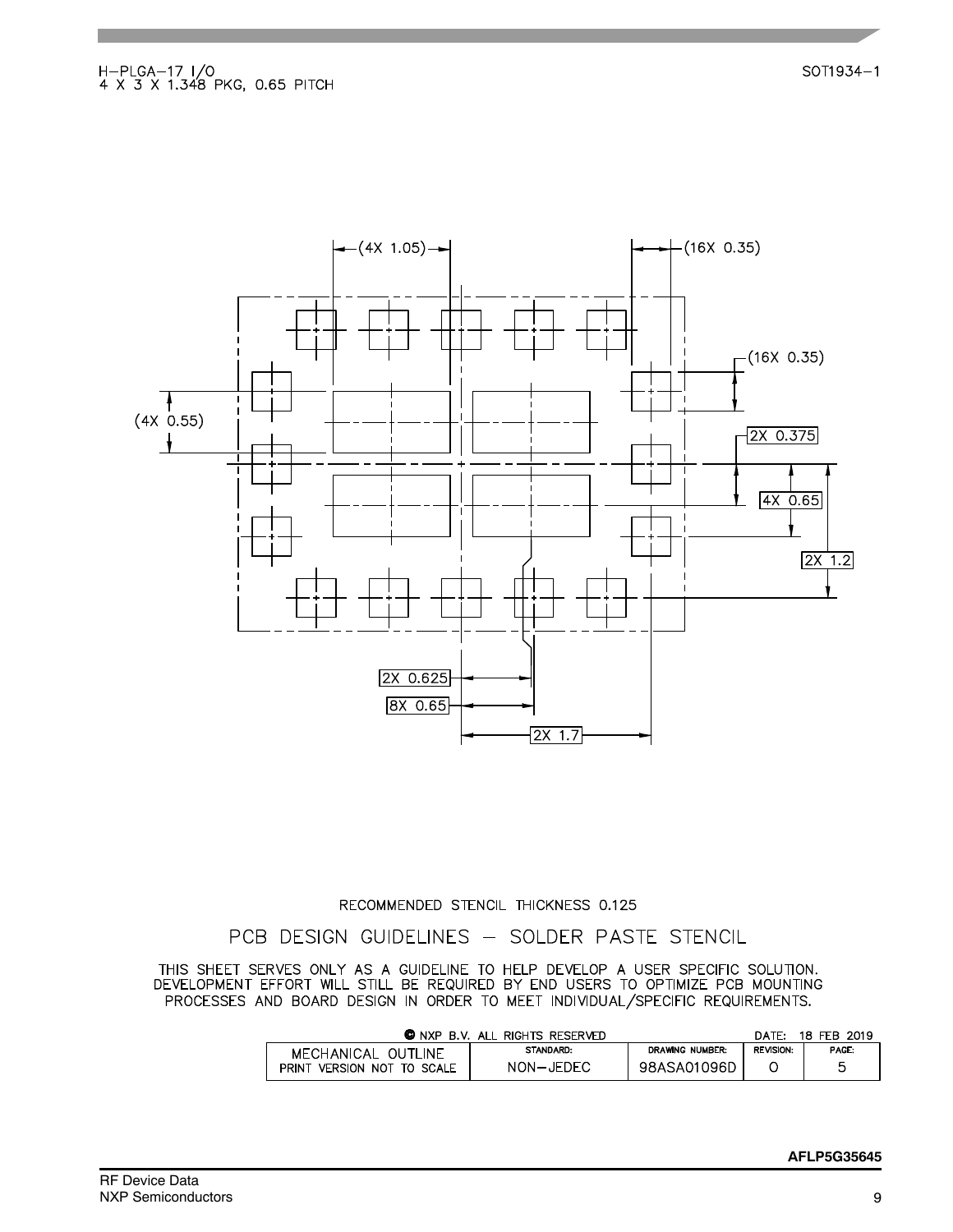# H-PLGA-17 I/O<br>4 X 3 X 1.348 PKG, 0.65 PITCH

SOT1934-1

NOTES:

- 1. ALL DIMENSIONS IN MILLIMETERS.
- 2. DIMENSIONING AND TOLERANCING PER ASME Y14.5M-1994.
- $\sqrt{3}$ PIN 1 FEATURE SHAPE, SIZE AND LOCATION MAY VARY.

DIMENSION APPLIES TO ALL LEADS AND FLAG.  $\sqrt{4}$ .

| <b>C</b> NXP<br>B.V. ALL RIGHTS RESERVED            | DATF:     | 18 FEB 2019     |                  |       |
|-----------------------------------------------------|-----------|-----------------|------------------|-------|
| MECHANICAL OUTLINE<br>VERSION NOT TO SCALE<br>PRINT | STANDARD: | DRAWING NUMBER: | <b>REVISION:</b> | PAGE: |
|                                                     | NON-JEDEC | 98ASA01096D     |                  |       |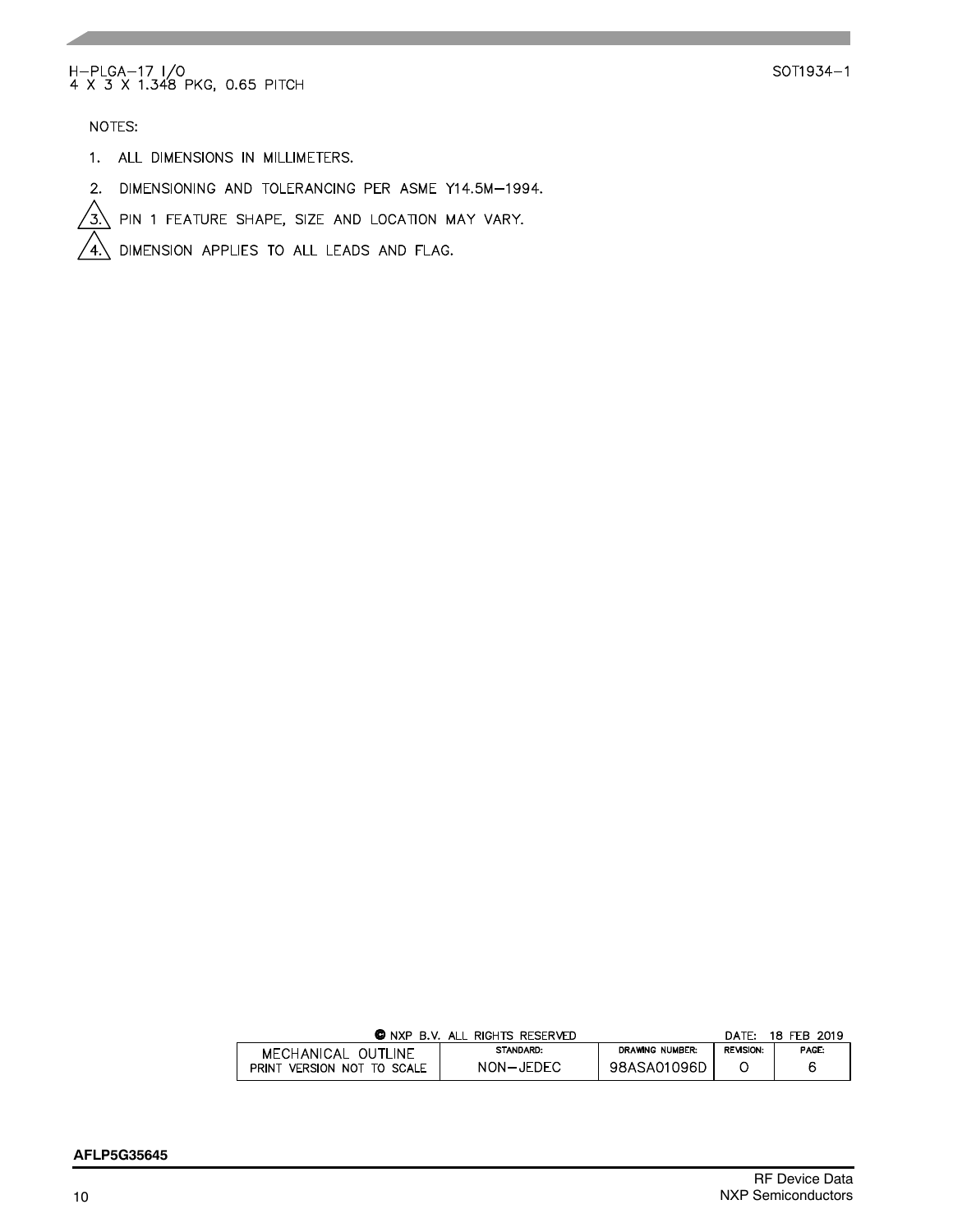# **PRODUCT TOOLS**

Refer to the following resource to aid your design process.

## **Development Tools**

• Printed Circuit Boards

# **FAILURE ANALYSIS**

At this time, because of the physical characteristics of the part, failure analysis is limited to electrical signature analysis. In cases where NXP is contractually obligated to perform failure analysis (FA) services, full FA may be performed by third party vendors with moderate success. For updates contact your local NXP Sales Office.

#### **REVISION HISTORY**

The following table summarizes revisions to this document.

| <b>Revision</b> | <b>Date</b> | <b>Description</b>                                                                                                          |
|-----------------|-------------|-----------------------------------------------------------------------------------------------------------------------------|
|                 | Oct. 2019   | Initial release of data sheet                                                                                               |
|                 | Jan. 2020   | Component layout PCB device file updated to reflect $V_{CC}$ etching. Board revision number and MTL<br>number updated, p. 4 |